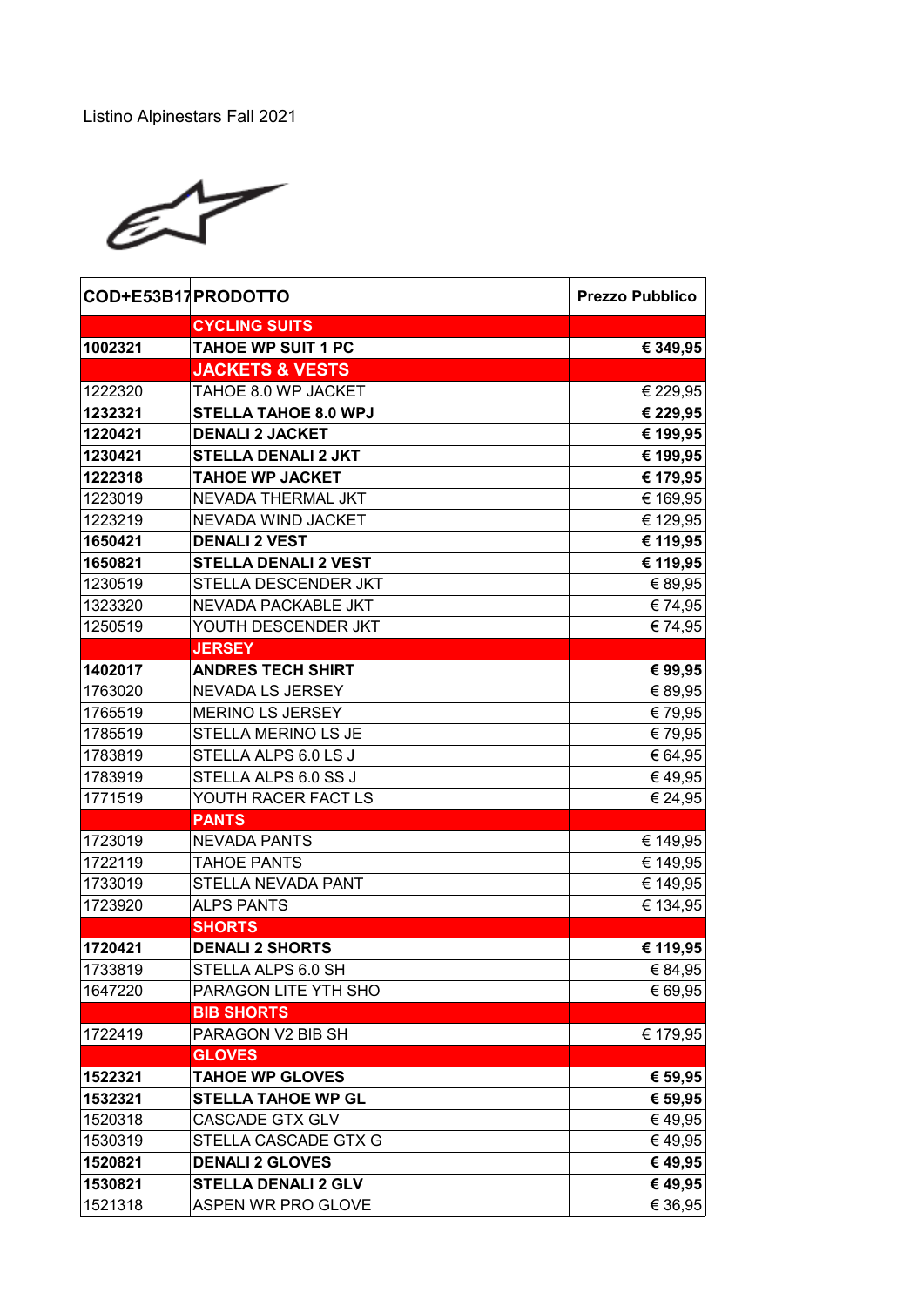| 1584219 | STELLA ASPEN PRO GL         | € 29,95  |
|---------|-----------------------------|----------|
| 1547320 | YOUTH RACER GLOVES          | € 29,95  |
| 1544219 | YOUTH ASPEN PRO L GL        | € 29,95  |
|         | <b>HELMETS</b>              |          |
| 8801020 | MISSILE TECH AIRL CE        | € 369,95 |
| 8800020 | MISSILE TECH SOL CE         | € 349,95 |
| 8803020 | MISSILE PRO COS CEEN        | € 319,95 |
| 8802020 | MISSILE PRO SOL CEEN        | € 299,95 |
| 8700321 | <b>VECTOR TECH A1 CE</b>    | € 179,95 |
| 8700621 | <b>VECTOR TECH A2 CE</b>    | € 179,95 |
| 8701019 | <b>VECTOR TECH PILOT CE</b> | € 179,95 |
| 8702321 | <b>VECTOR PRO A1 CE</b>     | € 149,95 |
| 8702621 | VECTOR PRO A2 CE            | € 149,95 |
| 8703019 | <b>VECTOR PRO ATOM CE</b>   | € 149,95 |
| 8924020 | <b>MISSILE VISOR</b>        | € 29,95  |
| 8944520 | MISSILE SEMI-RIGID B        | € 27,95  |
| 8924220 | MISSILE CROWN PAD           | € 19,95  |
| 8920321 | <b>VISOR VECTOR TECH A1</b> | € 19,95  |
| 8920621 | VISOR VECTOR TECH A2        | € 19,95  |
| 8921019 | <b>VISOR VECTOR TECH PI</b> | € 19,95  |
| 8922321 | VISOR VECTOR PRO A1         | € 19,95  |
| 8922621 | VISOR VECTOR PRO A2         | € 19,95  |
| 8924320 | MISSILE CHEEK PAD R         | € 17,95  |
| 8924120 | MISSILE VISOR CONN          | € 14,95  |
| 8924420 | MISSILE CHEEK PAD 5M        | € 14,95  |
| 8923019 | VISOR VECTOR PRO AT         | € 14,95  |
| 8930019 | <b>VECTOR PADDING K 5/7</b> | € 6,95   |
|         |                             |          |
|         | <b>PROTECTIONS</b>          |          |
| 6500019 | <b>BNS TECH-2</b>           | € 299,95 |
| 1656719 | <b>VECTOR TECH PROT J/L</b> | € 219,95 |
| 1656519 | <b>VECTOR TECH PROT J/S</b> | € 189,95 |
| 1656920 | PARAGON LITE JK LS          | € 179,95 |
| 1666921 | STELLA PARAGON LT LS        | € 169,95 |
| 6545620 | <b>BION.PLUS YTH JK LS</b>  | € 149,95 |
| 1656620 | PARAGON LITE JK SS          | € 149,95 |
| 1646920 | PARAGON LITE YTH LSJ        | € 139,95 |
| 6546818 | YTH BIONIC ACTION JK        | € 129,95 |
| 6540118 | YOUTH NECK SUPPORT          | € 119,95 |
| 1650920 | PARAGON PLUS PROT VT        | € 109,95 |
| 1650621 | <b>VECTOR KNEE PROT</b>     | € 89,95  |
| 1651121 | <b>E-RIDE KNEE PROT</b>     | € 89,95  |
| 1657220 | PARAGON LITE SHORTS         | € 89,95  |
| 1657519 | <b>VECTOR TECH SHORTS</b>   | € 89,95  |
| 1651021 | <b>E-RIDE ELBOW PROT</b>    | € 84,95  |
| 1650521 | <b>VECTOR ELBOW PROT</b>    | € 79,95  |
| 1652619 | PARAGON PLUS KN/SH P        | € 69,95  |
| 1652720 | PARAGON LITE KNEE           | € 59,95  |
| 1652820 | PARAGON LITE ELBOW          | € 54,95  |
| 1652419 | PARAGON PLUS KNEE PR        | € 54,95  |
| 1642419 | PARAGON PLUS YTH KN         | €49,95   |
| 1642720 | PARAGON LITE YTH KN         | € 49,95  |
| 6951314 | <b>BNS SIZE ADAPTER KIT</b> | € 44,95  |